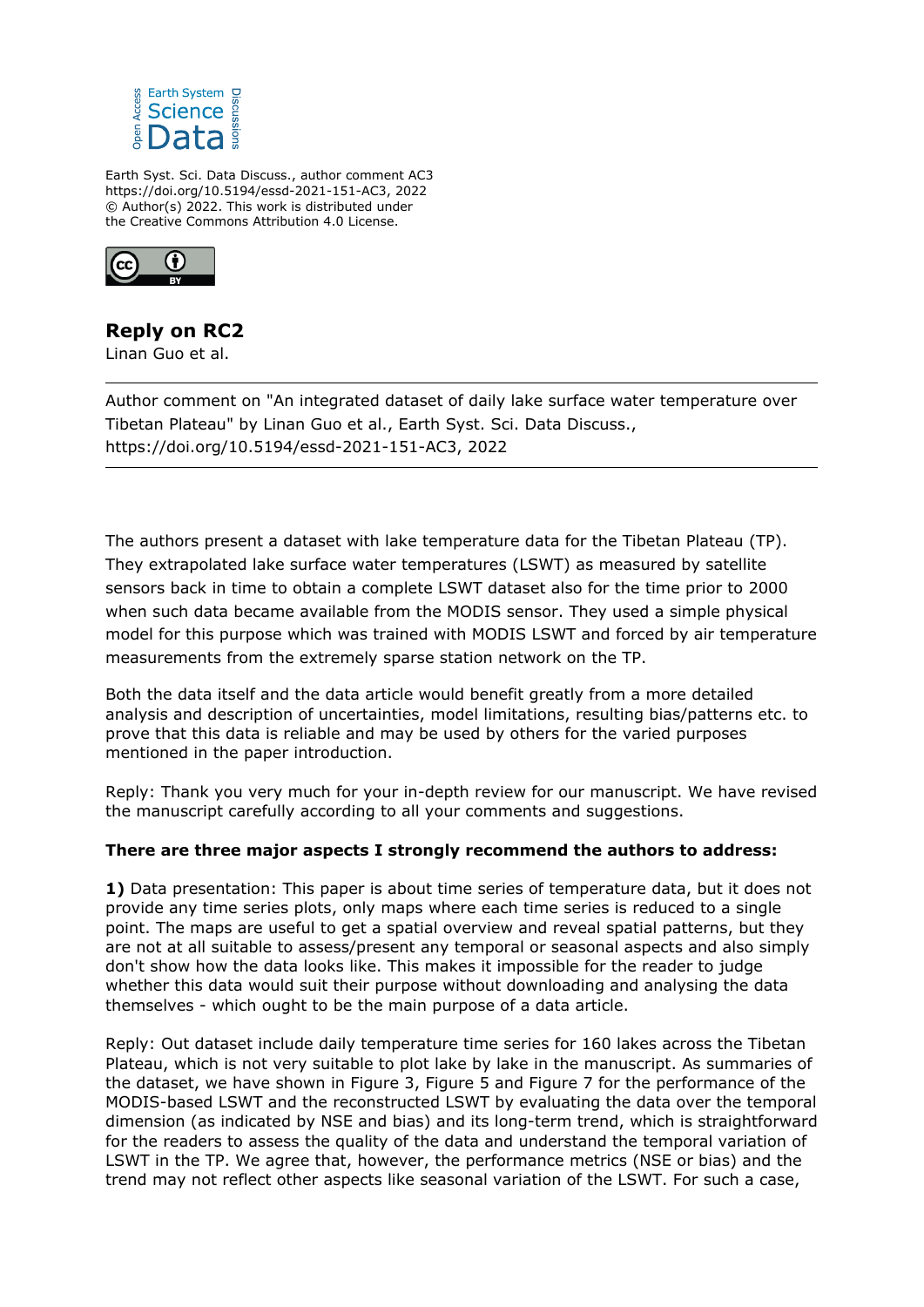as suggested, we have shown in this Supplementary time series plot of the Dogze Co (Figure S1), which is the lake where in-situ observation is available for the period 2012-2013. In Figure S1, the temporal variations of LSWT at both daily and annual scales are shown, and the reconstructed data is compared against the in-situ observation as well. We also include time series plot for each lake in our updated dataset for readers to have a quick view (https://doi.org/10.5281/zenodo.5878436).

I suggest additional data quality checks/analyses/comparisons over time, for different seasons and temperature ranges. It would be especially useful to compare the modelled data with independent measurements/data for the time span 1978-2000.

Reply: Thank you for the comments. Summaries of model performance evaluation for each month are now presented in Figure S2 in the Supplementary. We agree that it is valuable to check the modelling results when/where the in-situ observations are available. The in-situ observation data however are not widely available for lakes in the Tibetan Plateau to conduct an overall validation of the modelling results. Nevertheless, we have compared the modelling results against the currently publicly available in-situ surface water temperature for lakes in the Tibetan Plateau, which include sequential observation of 4 lakes (i.e., the Ngoring Lake, Serling Co, Dogze Co, Bangong Co) and sporadic observation of 41 lakes (Table S1). As shown in Fig. S1, the simulated lake surface temperature is in good agreement temporally with the sequential observations ( $R^2$ =0.97, 0.92, 0.90, 0.97 for Ngoring Lake, Serling Co, Dogze Co, Bangong Co respectively) and spatially with the sporadic observation ( $R^2$ =0.94). For the validation against the sporadic observation, simulated lake surface water temperature of the date same to the observation is used.

The data itself: A brief analysis of the T time series in the TPLxxx.csv datasets revealed the following points, all of which should be addressed in the article in order to properly characterise the data:

- for most lakes, the model data does not differ much between different years, and for many lakes it even seems to consist of a series of nearly exact clones of annual T curves. These often have a characteristic kink in spring which deserves to be adressed to exclude bias/inappropriate model behaviour (these kinks are at ca. -2, so likely related to thawing processes, but then again this feature doesn't show up on all lakes and seemingly also not in the MODIS LSWT data).

Reply: As summarized and shown in Fig.6, for the period 1978–2017, most of the lakes (except for Lake Beidao and Lake Changhong) showed significant increasing trends in annual LSWT with increasing rate ranging at 0.01 to 0.47  $\Box$  10a<sup>-1</sup>. In general, lakes in the south are found to have relative higher warming rate than those in the north of the Tibetan Plateau. The results though indicate consistent warming trends for lakes across the TP, as also noticed by the reviewer, the seasonality (i.e., intra-annual variation) of the LSWT doesn't show significant changes in the studied period, which is because the seasonality is largely determined by the relative constant seasonality of solar radiation. We agree that the kink in spring for some lakes could be related to the thawing processes. It is also because that the lakes may take some time to warm up in the spring depending on their heat capacities, which are in association with the area and volumes of the lakes. For the MODIS LSWT data, since there are quite a few missing data in it due to the limitation of the sensors, the kink cannot always be observed.

- the modelled data are way more smooth in time than the MODIS LSWT data and don't reproduce any extreme values or variability.

Reply: As noticed also by other researchers (Zhang et al., 2014; Wan et al., 2017), we'd like to point out that the MODIS LSWT data is often with more extreme values and larger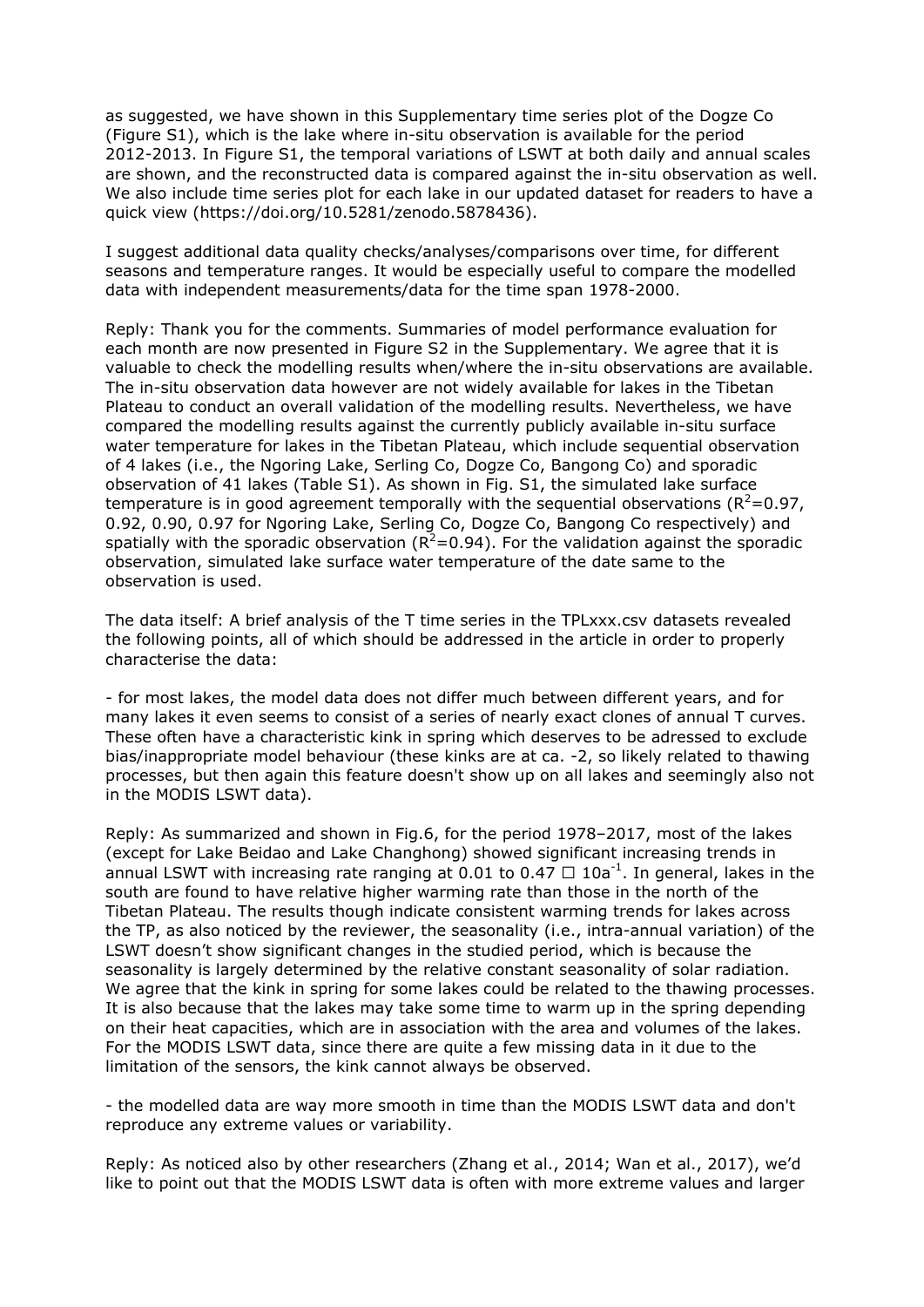variability particularly when compared against the in-situ observations (e.g., Figure S3). The MODIS daily data inherently include outliers due to the reliability of the sensors and effects of clouds and solar altitude, which could result at overestimation of the daily variability in LSWT. It should also be noticed that the MODIS-based observation is a measure of instant LSWT (i.e., LSWT of the specific time in a day when satellite pass over the lakes) instead of daily mean of the LSWT. It therefore could be peakier than the modelled daily mean LSWT. It is important to note that satellite measures only water temperature of the top surface (□10- 20µm deep) temperature, known as skin temperature. The skin temperatures differ from surface water temperature because the thermal structure of the water column but are relevant and sufficient to demonstrate spatial-temporal patterns of surface water temperature for lakes and conducive to model calibration and validation (e.g., Andréassian et al., 2012; Prats and Danis, 2017; Prats et al., 2018).

- for the period before 2000, there seems to be a fixed annual maximum temperature for each lake that doesn't change.

Reply: That is not quite true. For confirmation, we have checked the dataset by calculating the trend of the annual maximum LSWT of all lakes from 1978 to 1999 (period before 2000). The results show that the maximum LSWT of lakes changed substantially during the period, where 150 lakes show significant warming trends. The warming rates of maximum LSWT are between  $-0.1 \sim 0.62 \square 10a^{-1}$  across the region. The results are consistent with the warming trends represented by their corresponding maximum air temperature, where the increasing rates of maximum annual air temperature are between  $-0.3 \sim 1.33 \square$  10a<sup>-1</sup> across the TP. The variation rates of the maximum water temperature are lower than that of the maximum air temperature thanks to the heat storage capacity of the lakes.

- there are gaps in the MODIS LSWT data, but it is nowhere described where these come from.

Reply: The gaps (which marked as "-999" in the dataset) comes from MOD11A1 product itself. This daily product has many missing values because of cloud effects and the limitation of the algorithm (Wan et al., 2013).

- No data/temperature uncertainties are provided. An uncertainty range/measure should be included at least for the model data.

Reply: We recognize that uncertainties may exist in the reconstructed LSWT due to uncertainties in model inputs (i.e., air temperature) and model parameters. However, we prefer to provide the currently "best" possible LSWT dataset for the lakes across the TP. This is largely because that there are few in-situ observations available to determine a rational uncertainty range for the LSWT. We however agree it is valuable to quantify the uncertainty of the modelled LSWT when/where the in-situ observations becoming more available.

**2)** LSWT: To give the readers an idea on the nature and reliability of this data, the introduction should contain an explanation of LSWT - what it is, how it is measured, including a description of the different available satellite sensors/datasets (with special emphasis on the data and validation products used in this study), and what the limitations of such measurements are.

Reply: Thanks for the comments. As suggested, we have included in this revision the meaning of LSWT and more details about the available satellite dataset. The satellite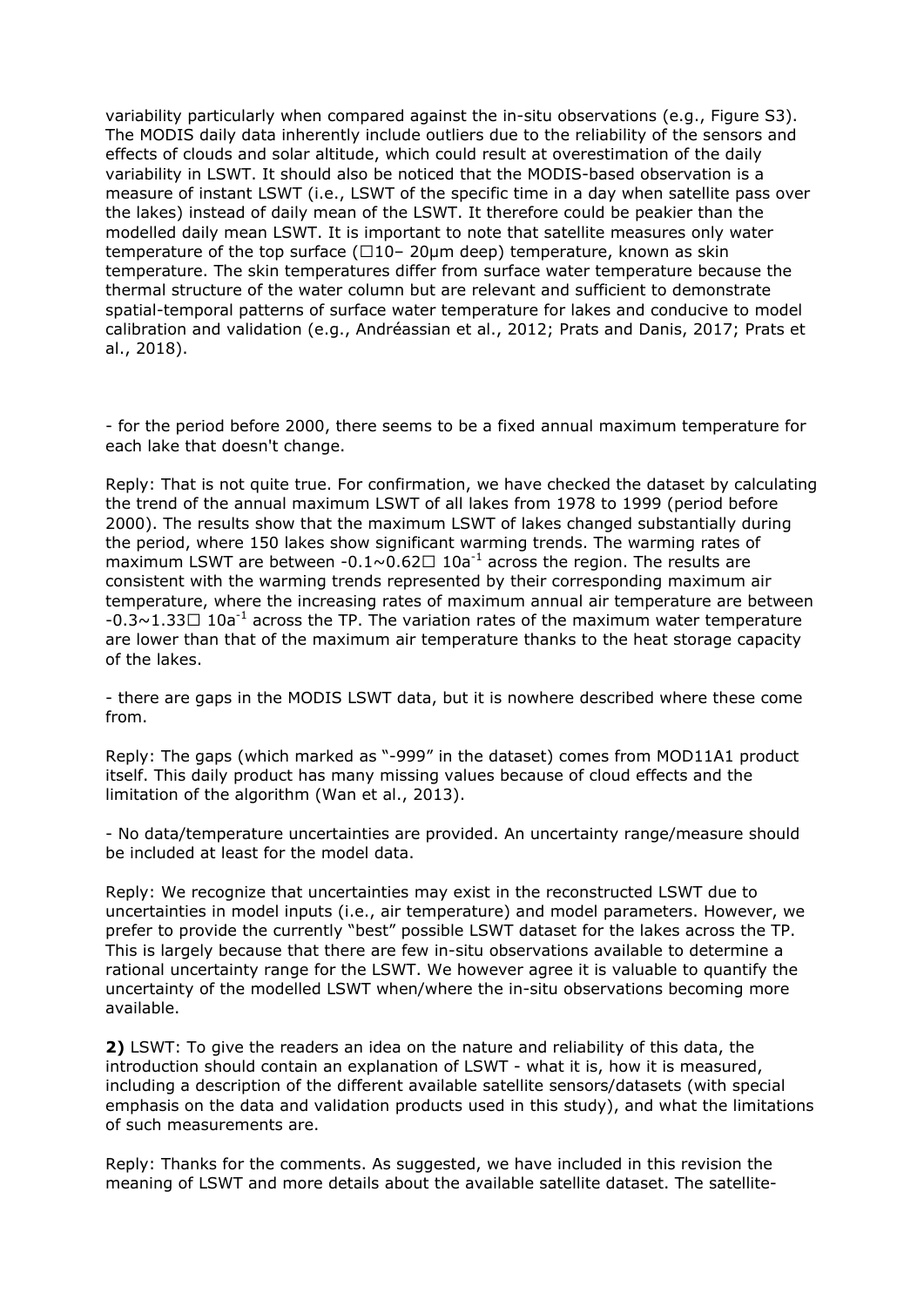derived water temperature is measurement of instantaneous water temperature at the top of the surface (∼10– 20µm deep), known as skin temperature. The skin temperatures can differ from surface water temperature because the thermal structure of the first metres of the water column is not uniform under all conditions. Nevertheless, satellite-derived water temperature (skin temperatures) are relevant and sufficient for the calibrating and validating hydrodynamic or water quality models of lakes (Andréassian et al., 2012; Prats and Danis, 2017; Prats et al., 2018).

Also, you mention several other LSWT datasets (Wan et al., 2017, Zhang et al., 2014) and that yours is different - but different in what regard, and how does it compare to these datasets? I am missing a clear introduction on the differences and strengths/weaknesses/advantages of the existing datasets to justify this new dataset, and most of all to help users decide whether this is the right data for their purpose.

Reply: The uniqueness of our dataset herein is that it combines both the MODIS-based and model-based LSWT. To our knowledge, our model-based daily LSWT is currently the first effort in providing region-wide daily LSWT dataset for lakes across the Tibetan Plateau. The dataset is a complete dataset covering a long temporal span (1978-2017). The existing datasets in the literature are largely based on remotely sensed data, which may cover a shorter time period, have lower temporal resolution and lots of missing data (as summarized in Table S2 in the Supplementary).

**3)** Model: More background on the air2water model would help to prove that this model is fit for the purpose and can produce reliable extrapolation results. This also includes the forcing data: are the sparse station measurements really fit for the purpose? From the information given right now, it cannot be judged whether this model was used as intended by the original authors - or taken out of context/pushed beyond its limitations.

Reply: The Tibetan Plateau is a region with limited ground observation and challenging for more complex modelling which requires more data to configure, calibrate and validate the models. This is particularly difficult when the purpose is to develop a dataset for most of the large lakes in the TP. The air2water model developed by Piccolroaz et al. (2013) is a hybrid model with strong physical base but simplifies the thermodynamic equations to minimize the input requirement while preserving the robustness of deterministic models. air2water has been shown to provide similar performance, in terms of simulating LSWT, to process-based models , and to be an effective tool to investigate LSWT responses to historic and future climate change (Piccolroaz et al. 2015; Piccolroaz et al. 2016; Schmid and Köster 2016;Wood et al. 2016; Czernecki and Ptak 2018; Piccolroaz et al. 2018; Piccolroaz and Toffolon 2018) also when applied to lakes with different morphological characteristics from around the world (Toffolon et al. 2014; Prats and Danis 2019).

*Piccolroaz S, Toffolon M (2018) The fate of Lake Baikal: how climate change may alter deep ventilation in the largest lake on Earth. Clim Chang 150:181–194.* 

*Piccolroaz S, Healey NC, Lenters JD et al (2018) On the predictability of lake surface temperature using air temperature in a changing climate: a case study for Lake Tahoe (U.S.A.). Limnol Oceanogr 63:243–261.*

*Toffolon M, Piccolroaz S (2015) A hybrid model for river water temperature as a function of air temperature and discharge. Environ Res Lett 10:114011.* 

*Wood TM, Wherry SA, Piccolroaz S, Girdner SF (2016) Simulation of deep ventilation in Crater Lake, Oregon, 1951–2099. US Geol Surv Sci Investig Rep 2016–5046:43.*

**Detailed comments (P=page, L=line)** ----------------------------------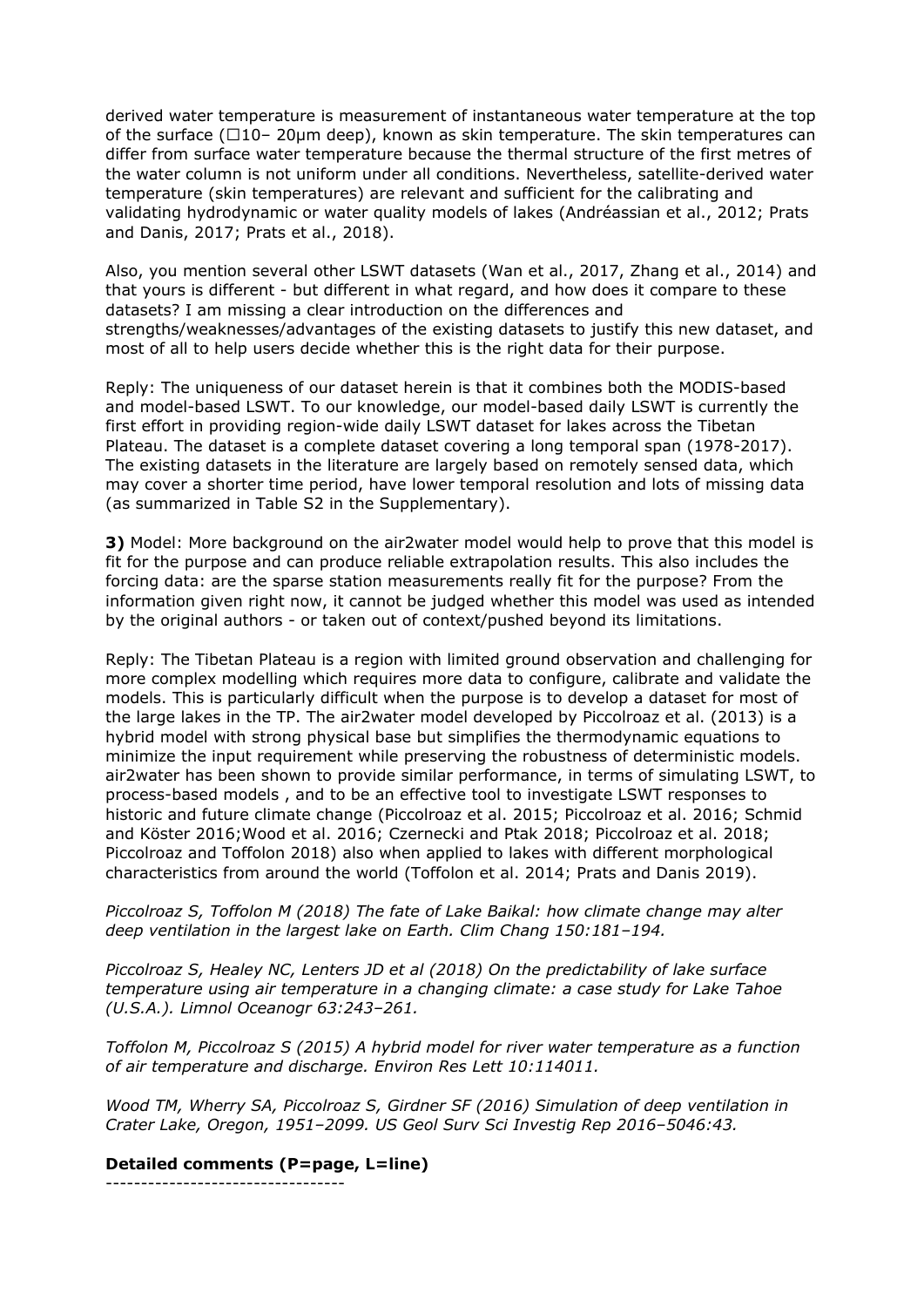Data:

---------

- lake info.csv: Please add the encoding of the .csv file (to the readme, for example) common international encodings corrupt the Chinese signs which may cause trouble for users

Reply: The "lake info.csv" file has been updated by removing the Chinese characters.

## Abstract

---------

- data for 160 lakes from RS and modelling: what RS data, what (kind of) model? Please state here.

Reply□Added. The model refers to air2water and RS data is the MODIS data.

- validated against in-situ observations for 2000-2017, extended back to 1978

Reply: This means that we calibrated and validated the model for the period 2000-2017 where satellite observations are available. We then extended the LSWT dataset based on the calibrated model.

- comparable to LSWT from AVHRR and ARC-Lake - has there been done a comparison, or you just claim that? If yes: give some numbers, if not: please do a comparison.

Reply: The comparison is done and the results (represented by NSE) is presented in Section 4.1.

- "unique for its time span and resolution" - what is the resolution? Please state here.

Reply: It means temporal resolution.

- trend analysis: warming rate increases from 0.01 to 0.4 per decade - for which periods? Please clarify here.

Reply: We have mentioned the period is 1978-2017 in the revision.

- mostly in winter - what does "more evident" mean? Please clarify here.

Reply: Corrected as "The warming rate is higher in winter than in summer".

- "integrated data and methods" - what methods? Please clarify already in the abstract.

Reply: The methods mean using remotely sensed data to calibrate/validate the model, and then use the model to reconstruct the daily LSWT time series.

## Introduction

- What is lake surface water temperature, in this context? Please explain what the satellites measure, and what in-situ sensors measure (since your dataset is based on both). This is important background to understand the data. When comparing/validating with in-situ measurements, as in this paper, you need to consider that in-situ- and satellite-based sensors usually measure something different, and address this.

Reply: As suggested, we have included in this revision the meaning of LSWT and more details about the available satellite dataset. The in-situ surface temperature at depth z (Tz), also known as (bulk) surface temperature, is the temperature measured at the said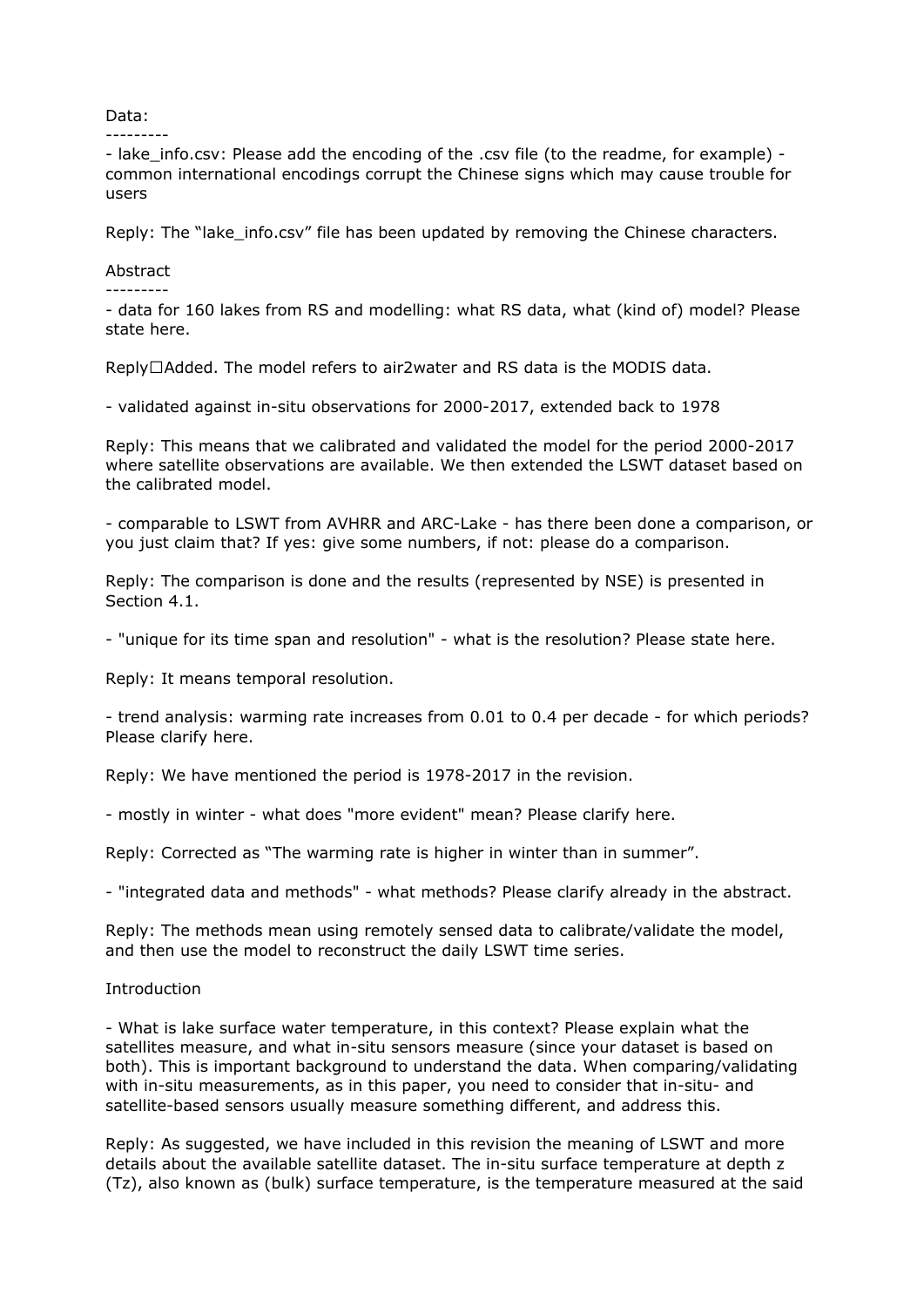depth.

- p2, L38: but some TP lakes have in-situ data? Please add some more information on that, as this would provide a very important valildation data source for this paper. Have you consulted this data? If not, why not?

Reply: We have collected some in-situ observations from the literature to validate our dataset. Summary of the in-situ observations are shown in Supplementary Table S1, and the validation results are shown in Figure S1.

- P2, L41: a reference from 2010 looks a bit outdated for a claim on "increasingly higher temporal and spatial resolutions" in 2021 as a lot has happened since that paper was written. Reconsider its relevance / correct placing in the text.

Reply: References corrected and added.

- P2, L141ff: What I am missing here is an overview over sensors that measure LSWT. Both the sensors/data sources in themselves (i.e. individual data/scenes), and for the datasets you mention here.

Reply: There are multiple approaches to estimate land/water surface temperature from the brightness temperatures (BT). In the case of inland water bodies like large lakes, the most common approach is the split-window technique where the difference between the two adjacent thermal channels (10.5–11.5  $\mu$  m, 11.5–12.5  $\mu$  m) is taken as a measure of atmospheric attenuation to derive the Surface Temperature (ST). The accuracy of the derived ST depends on the split-window coefficients, which in turn is based upon multiple parameters like spectral response function and emissivity of the channels, column water vapour in the atmosphere and View Zenith Angle (VZA) of the sensor. These coefficients are derived by regressing simulated BT's from radiative transfer models like MODTRAN against the atmospheric profiles. The coefficients are generally derived on a regional or global level for the estimation of Land Surface Temperature (LST) and Sea Surface Temperature (SST). For lakes, both LST and SST based algorithms are used interchangeably and with higher accuracy of RMSE between  $0.5-1.5$  °C. Furthermore, lake and sensor specific constants are published for an exhaustive list of global lakes (Hulley et al., 2011).

- P2, L45f: How can these datasets be global and nevertheless spatially incomplete on the TP? Please clarify.

Reply: The datasets are global (as claimed by their authors) in terms that they cover most regions in the world. It however doesn't mean they cover every corner of the earth particularly for regions like Tibetan Plateau, where the necessary data or model may not sufficient for the researchers during their work.

- P2, L47: What sensors?

Reply: The information about the sensors is added now.

- P2, L61ff: OK, you go for the simplified model becuase you have barely any in-situ observations and this model still works with limited in-situ data - but what input is your model based on, then? This doesn't sound so convincing. Please rewrite with examples or some more information to clarify (for what area/setup has this model been tested/developed, for the TP or somewhere else?).

Reply: In this study, the model is driven by air temperature and calibrated against remotely sensed LSWT. The simulation results were validated by both in-situ observation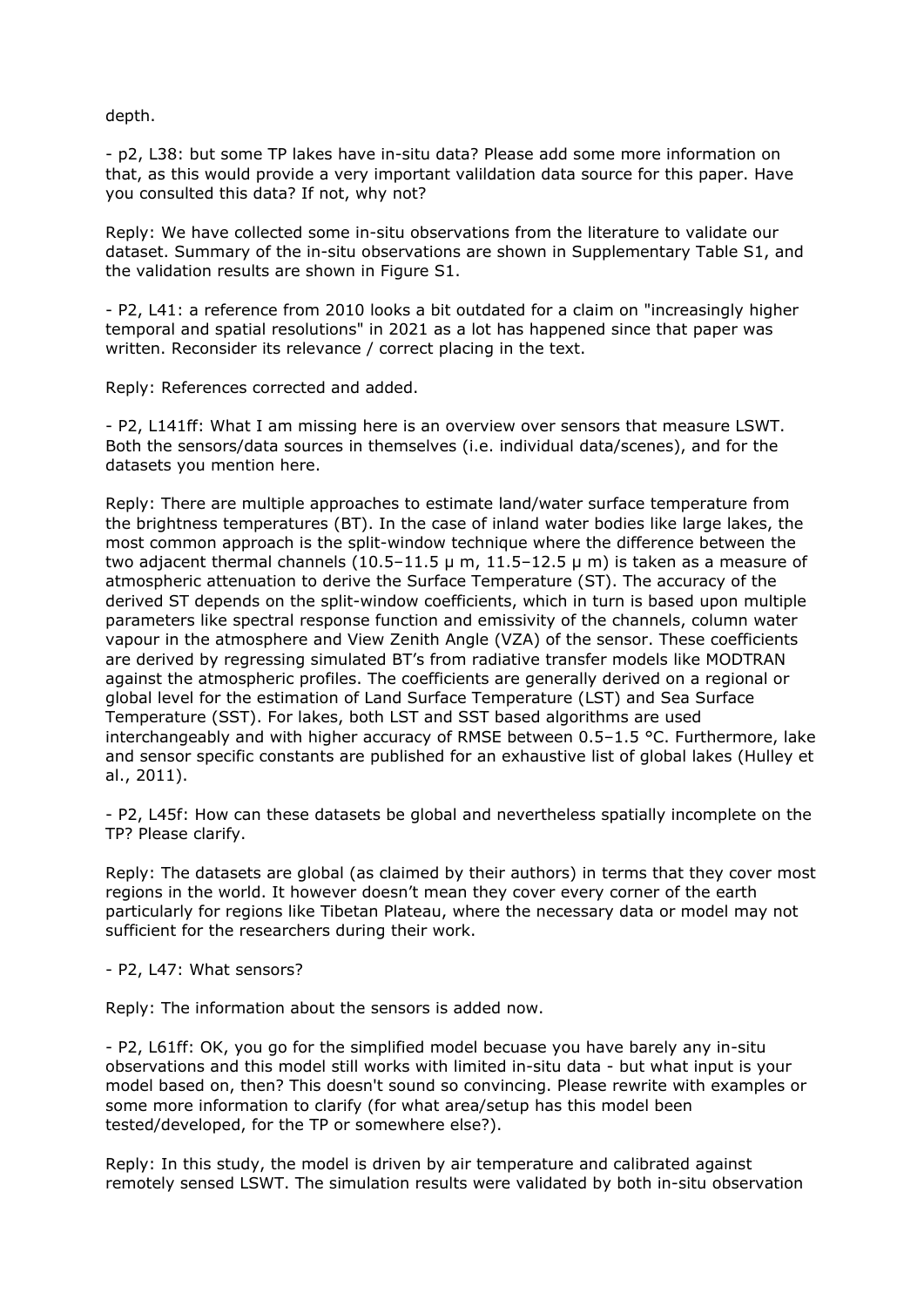(for lakes that in-situ data could be collected) and MODIS-based lake surface water temperature (for all lakes). The Tibetan Plateau is a region with limited ground observation challenging for more complex modelling which requires more data to configure, calibrate and validate the models, particularly when the purpose is to develop a dataset for most of the large lakes in the TP. The air2water model developed by Piccolroaz et al. (2013) is a hybrid model (Toffolon and Piccolroaz 2015) with strong physical base but simplifies the thermodynamic equations to minimize the input requirement while preserving the robustness of deterministic models. The air2water has been shown to provide similar performance, in terms of simulating LSWT, to process-based models , and to be an effective tool to investigate LSWT responses to historic and future climate change (Piccolroaz et al. 2015; Piccolroaz et al. 2016; Schmid and Köster 2016;Wood et al. 2016; Czernecki and Ptak 2018; Piccolroaz et al. 2018; Piccolroaz and Toffolon 2018) also when applied to lakes with different morphological characteristics from around the world (Toffolon et al. 2014; Prats and Danis 2019). As suggested, more background on the air2water model has been added in this revision.

*Piccolroaz S, Toffolon M (2018) The fate of Lake Baikal: how climate change may alter deep ventilation in the largest lake on Earth. Clim Chang 150:181–194.* 

*Piccolroaz S, Healey NC, Lenters JD et al (2018) On the predictability of lake surface temperature using air temperature in a changing climate: a case study for Lake Tahoe (U.S.A.). Limnol Oceanogr 63:243–261.*

*Piccolroaz S, Toffolon M (2018) The fate of Lake Baikal: how climate change may alter deep ventilation in the largest lake on Earth. Clim Chang 150:181–194.* 

*Piccolroaz S, Healey NC, Lenters JD et al (2018) On the predictability of lake surface temperature using air temperature in a changing climate: a case study for Lake Tahoe (U.S.A.). Limnol Oceanogr 63:243–261.*

*Toffolon M, Piccolroaz S (2015) A hybrid model for river water temperature as a function of air temperature and discharge. Environ Res Lett 10:114011.* 

*Wood TM, Wherry SA, Piccolroaz S, Girdner SF (2016) Simulation of deep ventilation in Crater Lake, Oregon, 1951–2099. US Geol Surv Sci Investig Rep 2016–5046:43.*

- P2, L66: LSWT from which sensor? and does the air2water model work with LSWT data, if it was developed for / is aiming at in-situ measurements?

Reply: The only input to the air2water model is air temperature. The remotely sensed LSWT is used to calibrate and validate the model.

Study area

- P3, L75: why "most" but not all, how did you select?

Reply: The lakes are selected according to the data availability, either in-situ air temperature data or the MODIS data. Lakes without altitude information or efficient remote sensing data (data points account for less than 40% during the period) for model calibration are neglected.

Methods

-----------

<sup>-</sup> P4, L90ff: What is the accuracy/uncertainty of this data? (How much can one trust these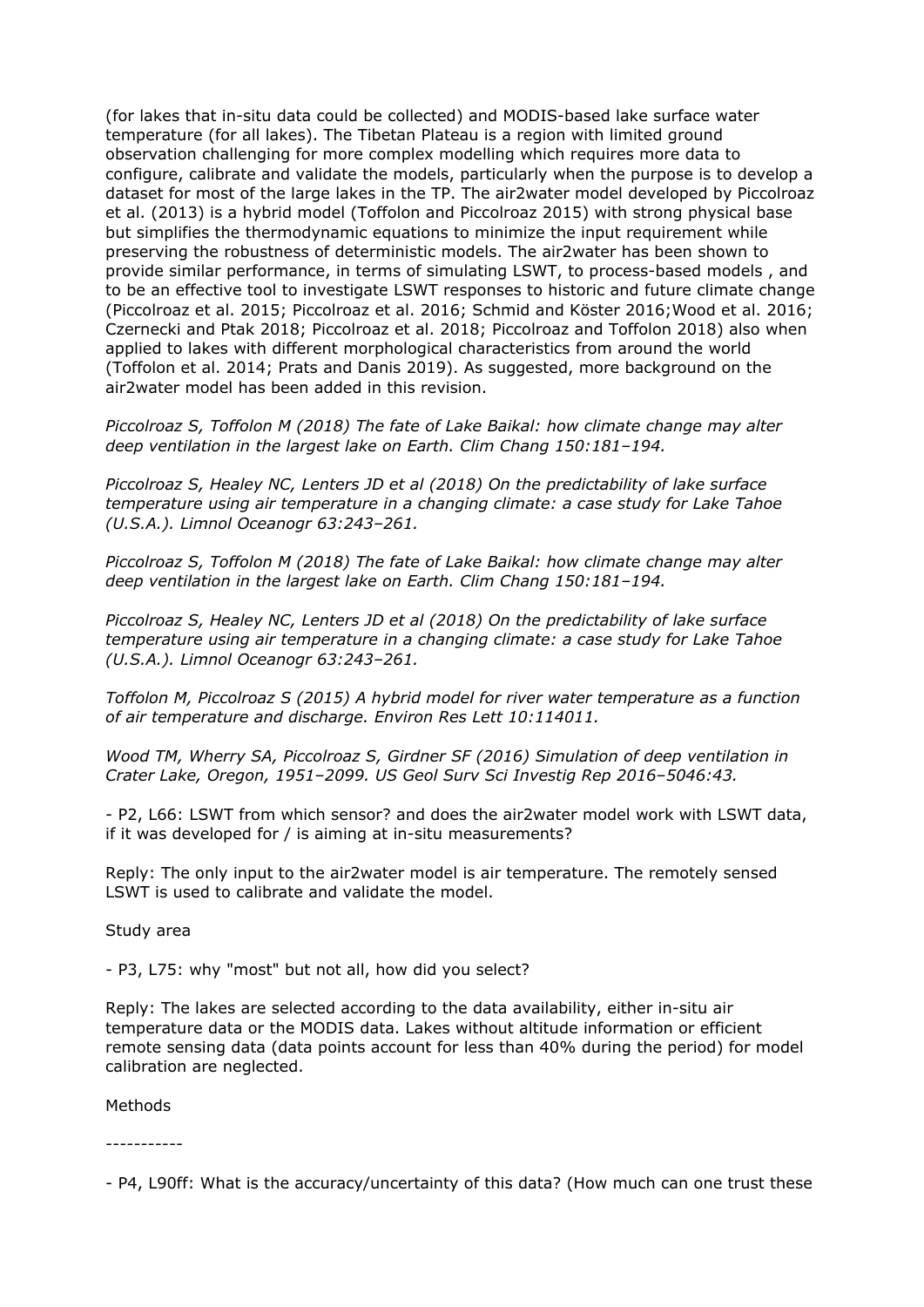temperatures? Any danger for a consistent bias?)

Reply: We recognize that uncertainties may exist in the reconstructed LSWT due to uncertainties in model inputs (i.e., air temperature) and model parameters. However, we prefer to provide the currently possible "best" LSWT dataset for the lakes across the TP. This is largely because that there are few in-situ observations available to determine a rational range for the LSWT. We however agree it is valuable to quantify the uncertainty of the modelled LSWT when/where the in-situ observations becoming more available. For the MODIS-based LSWT, it has been reported in other researches that the accuracy is better than 1 K (Coll et al., 2005; Wan et al., 2002). For some lakes in the Tibetan Plateau, the biases of the MODIS-based LSWT were reported to be around −1.74 °C (Song et al., 2016) or −1.4 °C (Zhang et al., 2014), which are consistent with our research herein.

Coll, C., et al. Ground measurements for the validation of land surface temperatures derived from AATSR and MODIS data, Remote Sens. Environ., 97(3), 288–300 (2005).

*Wan, Z., Y. Zhang, Q. Zhang, and Z.-L. Li, Validation of the land-surface temperature products retrieved from Terra Moderate Resolution Imaging Spectroradiometer data, Remote Sens. Environ., 83(1–2), 163–180 (2002).*

- P4, L93: what do the times in brackets mean? Night equator overpasses? Please clarify.

Reply: MODIS (Moderate-resolution imaging spectroradiometer) aboard the Terra and Aqua satellite. The satellite Terra overpass twice each day at 10:30 AM and 10:30 PM, while the Aqua overpass at 1:30 AM and 1:30 PM. Here we use the product from MODIS aboard Terra.

- P4, L95f: what is the difference between MOD11A2 and -A1? Only A1 is explained.

Reply: The MOD11A2 is an 8-day product, which is the averaged LSTs of daily MOD11A1 products over 8 days and includes up to 46 data points per year.

- P5, L100f: different in what regard? Just the method, or also the temperatures you get how do they compare, and why is your method better? Please clarify.

Reply: Zhang et al. (2014) treated the temperature of centroid pixels as LSWT, but only one pixel could not represent the whole lake. In our research herein, the lake-wide mean temperature is calculated and considered to be more reliable.

- P5, L106: Are there data gaps, and/or was there any filtering applied to the data, both in space and time?

Reply: There is no gaps in the reconstructed lake surface temperature as the input air temperature is with few gaps and has been filled by linear interpolation before running the air2water model.

- P5, L110: How are these surface temperatures measured? How accurate/reliable/representative are the measurements? This plays a huge role for your model setup and thus dataset, as very few stations are forcing the model for the majority of the lakes. And how long are the records?

Reply: We used the ground-based observation of air temperature for the period 1978-2017 to drive the model.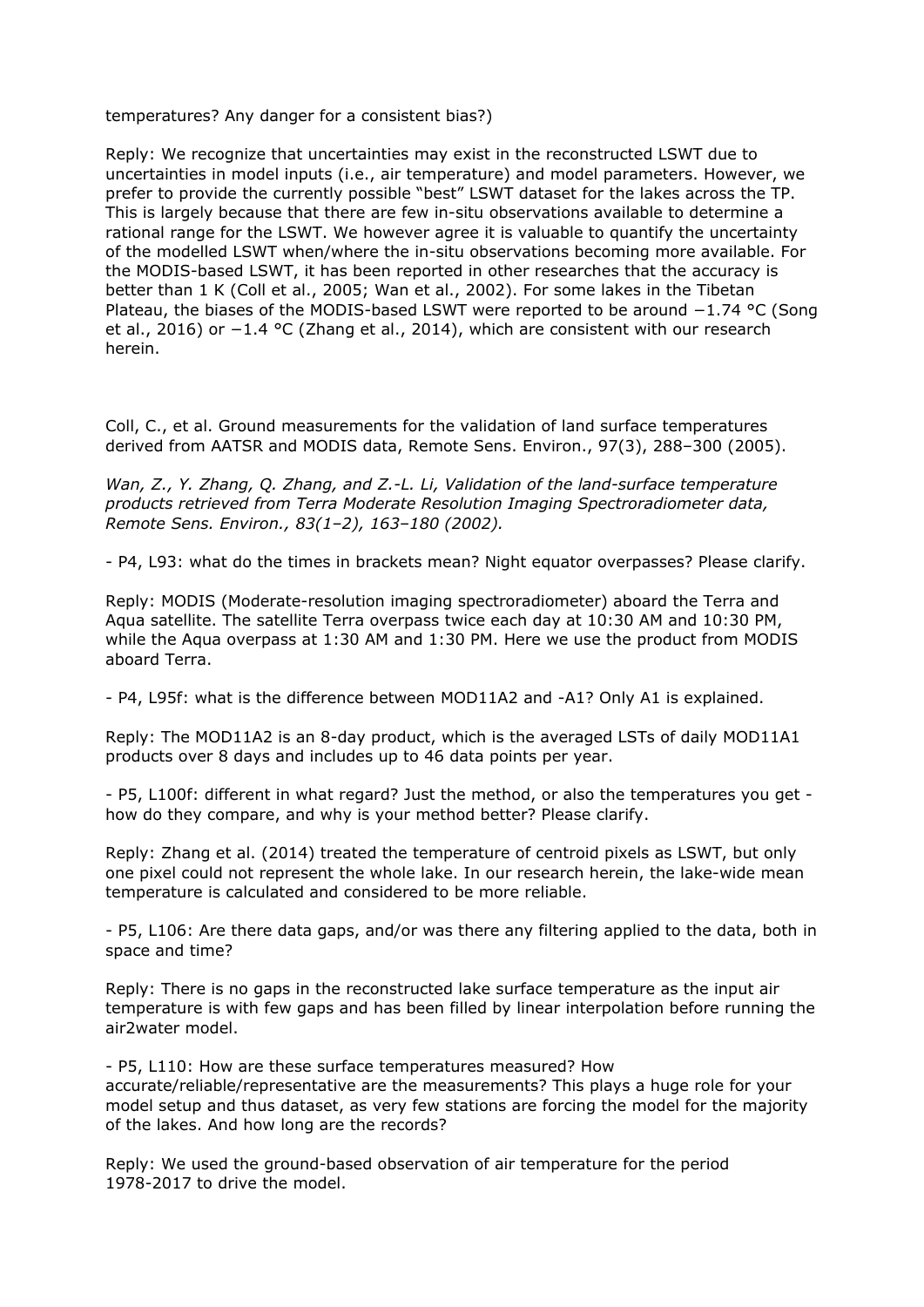- P5, L125: As far as I am aware, many of the TP lakes are very shallow. Is a deep water temperature of 4 degrees realistic at all times of the year?

Reply: In the air2water model, the deep water temperature  $(T<sub>b</sub>)$  is assumed to be a constant rather than a time-varying parameter, which is because that the model performance is largely insensitive to  $T<sub>h</sub>$  and it is practically difficult to measure  $T<sub>h</sub>$  of the studied lakes. In principle, the effects of  $T<sub>h</sub>$  on model performance can be complemented by model parameters like the maximum thickness of the mixed layer (D<sub>r</sub>) in the model, which can be calibrated to account for the thermodynamics in the lake (Toffolon et al., 2014).

- P5f, L126ff: please explain briefly in words what this model does, and what parameters play the strongest role here, for those users who are not that familiar to read/think in equations.

Reply: The air2water is a semi-physical model designed to simulate lake surface temperature principally based on lake surface heat balance. The model is driven only by air temperature and preferably also depth of lake. For the original model (Piccolroaz et al., 2013), in Eq. (2) are the most sensitive parameters determining model performance.

- P6, L138f: there are very few stations on the TP, and none whatsoever in 1/4 of the area you look at, and where the majority of the adressed lakes lie. At the same time, the TP has a very varied topography and greatly varying influence of different weather systems (I/E Monsoon, Westerlies). Interpolation between "nearby" stations doesn't seem valid at all to me, questioning the entire model setup and thus the entire dataset. Have you considered uncertainty in these data? How much do the modelled lake T change if you alter the interpolated air T input (sensitivity analysis)?

Reanalysis data are maybe not perfect either in this area (due to too little measurement input), but they consider way more physics in deriving the temperature spatial pattern than a simple spatial/elevational interpolation. Have you tried to downscale air T for the lake locations from reanalysis data? How does that change the modelled lake T?

Reply: We noticed that quite a few researches efforts have been invested to provide reliable reanalysis climate datasets for the entire TP (e.g., China meteorological forcing dataset, DOI: https://doi.org/10.11888/AtmosphericPhysics.tpe.249369.file). In this research, however, we used the best available ground-based climate observations together with a simple interpolation approach (the nearest neighbor with elevation adjustment) to provide model inputs for LSWT simulation across the TP. This is because that the public available climate reanalysis datasets are found poorer for reconstructing the LSWT as compared against the simulations based on the observed (or interpolated) air temperature from meteorological stations (the results are not demonstrated in the manuscript as it is out of the scope of the study). Though it is worth exploring the effects of spatial interpolation in providing reliable air temperature for LSWT modelling, the improvement in the model performance and in accuracy of the dataset could be marginal because of the limited ground-based observations in the Tibetan Plateau. It should be noticed that, however, in this research we are aiming at providing reliable LSWT rather than air temperature for lakes in the Tibetan Plateau, where the quality of the dataset have been validated by comparing to both the satellite-based and the in-situ observations.

- P6, L145f: Please introduce that dataset (and AVHRR) properly so that the readers can judge your comparison/validation.

Reply: In this Methods section we focus more on introducing the methods. More details about the dataset itself could be found in the following sections "Results and discussions" and "Data availability". Moreover, as suggested, we have added more details about the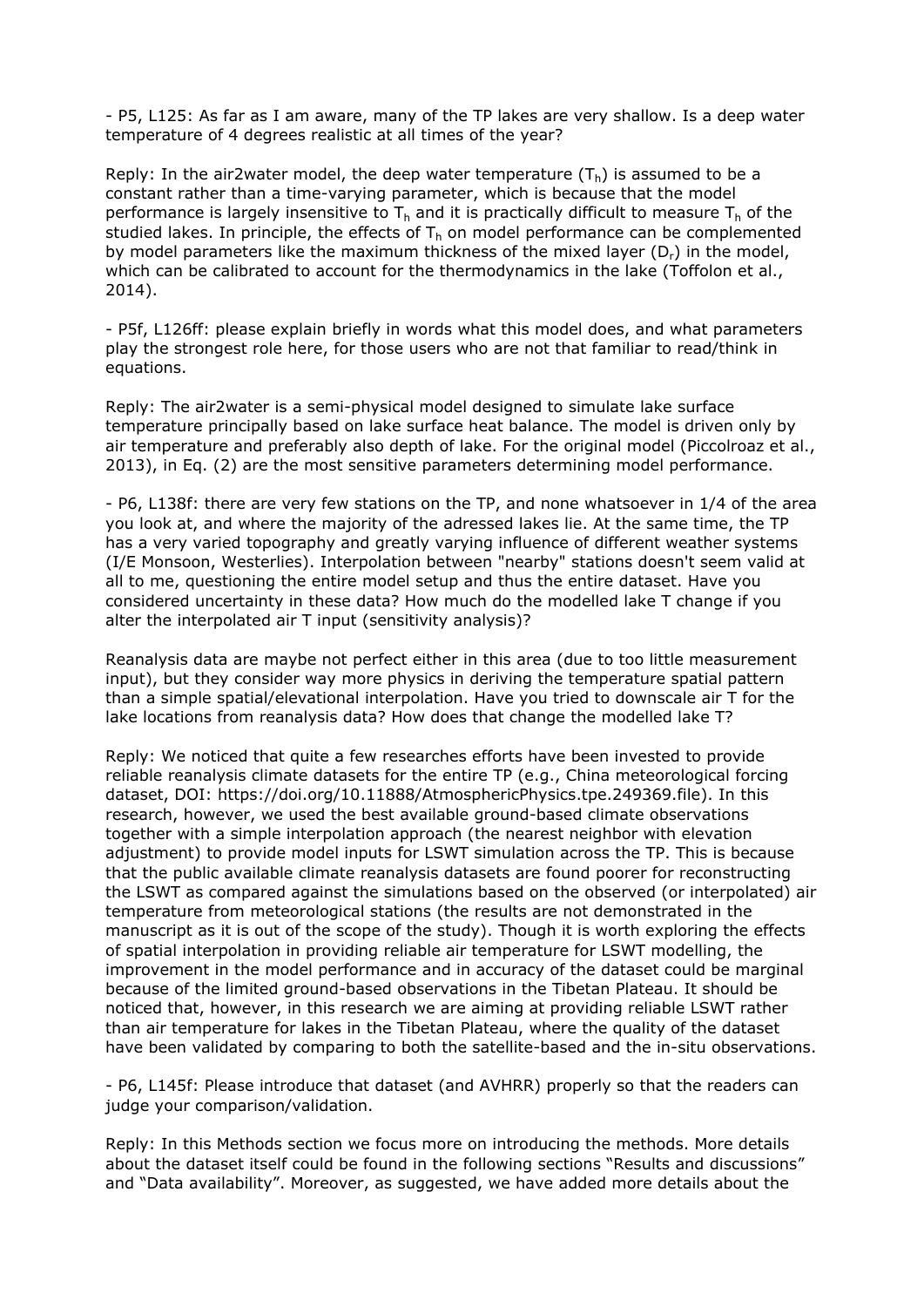other datasets in Table S2 in Supplementary.

Results and discussion

-----------

P6, L151: The ARC dataset also needs to be introduced properly in order for the readers to be able to judge your comparison/validation. What about in-situ lake T measurements (which you mention in the introduction)? These would provide a really valuable validation dataset.

Reply: More description about the ARC-Lake dataset has been added. The ARC-Lake dataset (version 3) included ATSR-2/AATSR-based lake surface temperatures for the period 1995-2012 for 1,628 target water bodies distributed globally.. Here the LSWTs of daytime and night-time in ARC-Lake are averaged to present daily mean LSWT. The ARC-Lake LSWT product is only for open water and tag temperature frozen season with value 0  $\Box$ . Details about the in-situ data was shown in Supplementary Figure S1.

P7, L156f: An R2 of 0.6 isn't great, and "highly comparable" doesn't sound convincing when the temperatures should be identical if both datasets were correct - and both datasets are from remote sensing (not completely different ways of measuring), so one wouldn't expect such big differences.

Reply: We have reworded the statement here as "that the LSWT from the two sensors are largely comparable with each other for the studied lakes". As can be seen in Figure 3, for most of the lakes (80%), the NSE is higher than 0.7, which suggests statistically significant correlations between the datasets.

P7, L157: How did you compute the bias, and which of the two datasets is warmer? Consistent biases of -3 to +5.6 degrees seem very much.

- P7, Fig. 3b: all except one station have a positive bias, for many lakes, the bias is <2.5 degrees. This seems a lot. Why could that be?

Reply: The bias was the mean value of the difference between MODIS-based LSWT and AVHRR-based LSWT, which means the MODIS-based result is warmer. The reason for the relative high bias should be that "TPlake\_Temp" shows an abrupt shift at 1995, which was assumed caused by the inconsistency calibration among successive satellites (Liu et al., 2019) thus affect the reliability of the dataset. The author (Liu et al., 2019) of this dataset also suggested that "the data cannot be applicable for climate change studies without ensuring that the calibration of the TP LSWTs from successive satellites is consistent, using overlap periods of the satellites."

- P7, Fig. 3a: Some of the poorest agreement between your data and TPlake\_Temp data are clustered on the NW TP. Why, have you looked into that?

Reply: The three lakes with relative lower NSEs found in the NW TP are Margai Caka, Jianshui Lake and Yang Lake, where the AVHRR-based LSWT are with much larger data gaps, particularly with little records for the winter season. Hence, the NSEs of the three lakes largely reflect model performance in the warmer seasons, which could be poorer than the overall model performance.

- P7, L166ff: not sure whether I understand correctly: these 11 plots include all lakes within the ARC dataset within your study area? Which lakes are these? Adding a map as in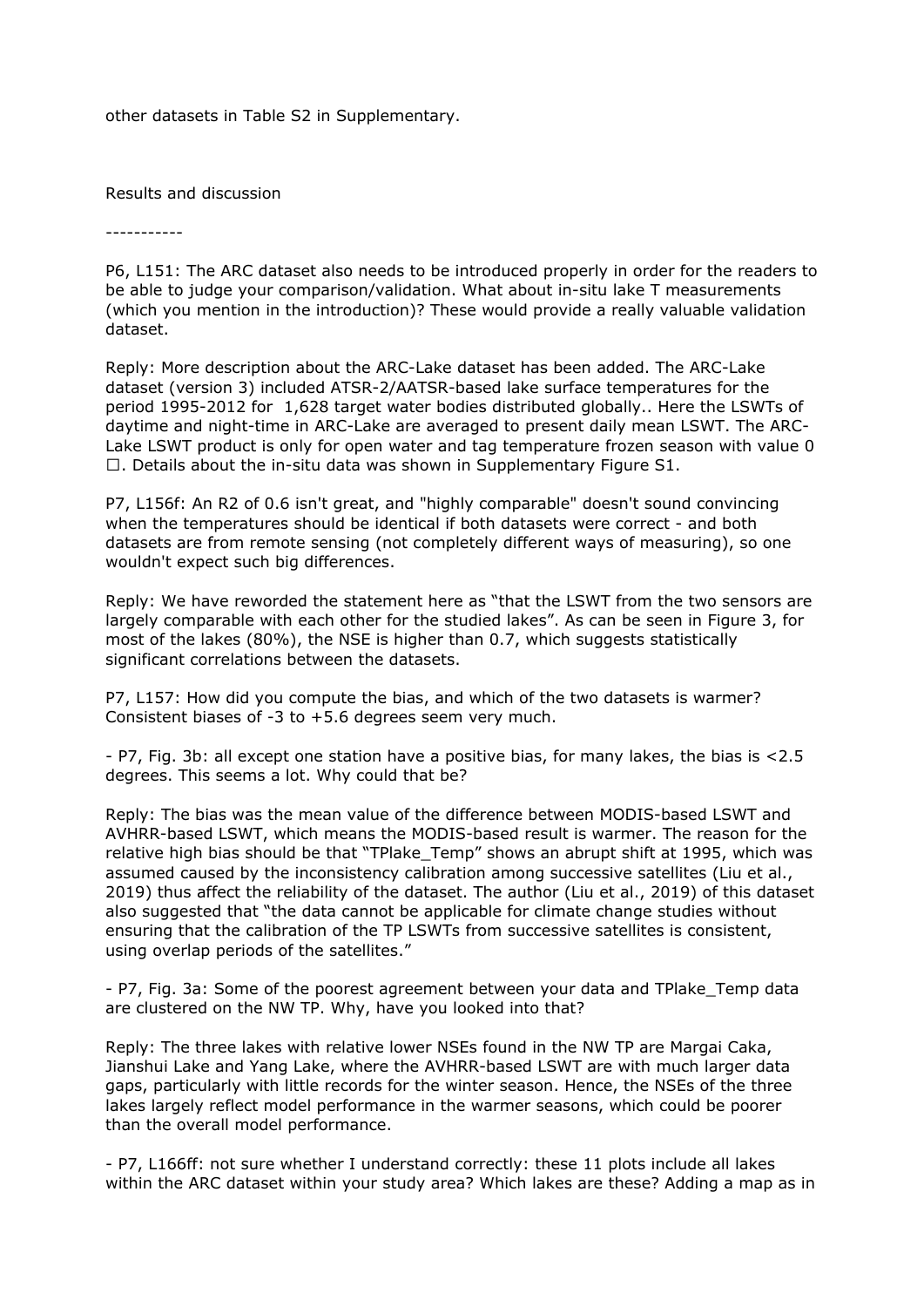Fig. 3 for the comparison with the ARC dataset would help greatly for the readers to compare the data more easily.

Reply: Lakes with both daytime and night-time LSWT in ACR-Lake are comparable with our LSWT from MODIS, thus only 11 lakes are available within our study area. We added the location of the 11 lakes in revison manuscript.

- P8, Fig. 4: The datasets agree well in a linear way up to a point at ca. 10-15 deg C ARC-Lake T, where the relationship suddenly changes. Why is that?

Reply: We have found that the LSWT time series from ARC-Lake are much smoother than the MODIS-based one and the maximum annual LSWT tends to be constant. Meanwhile, the MODIS-based LSWT is peakier and with more outliers. We think this is the unknown limitation of the satellite-based observations and their corresponding algorithms that need to be improved.

- P8, Fig. 4: How did you compute the bias here? As the fitting line is not 1:1, the bias increases/decreases with measured T, which should be addressed.

Reply: The bias was the mean value of the difference between MODIS-based LSWT and ARC-Lake LSWT. The interceptions of the fitting line suggest systematic bias of the two sensors.

- P8, L176f: please state these numbers for the validation period, excluding the training period.

Reply: Thanks. The bias for the validation period (2013–2017) is slightly higher than that for the calibration period (see Fig. S2 in the Supplementary) range from -1.7 to 0.9  $\Box$ .

- P8, L177ff: again, what do you mean by bias? And how do the results compare for different times of the year, or different water temperatures? Or distance to the weather stations (forcing data)? These aspects reflect model parameters better than latitude/elevation etc.

Reply: The bias herein refers to overall bias for the period 2000-2017, where we conduct pair-wise comparison between the simulated LSWT and the MODIS-based LSWT using all the available data pairs without considering model performance for different seasons or different magnitude groups of temperature. We appreciate the idea to investigate differences of model performance in accordance to time or magnitude of temperature. Summaries of model performance evaluation for each month are now presented in Figure S2 in the Supplementary. And we have added in the manuscript that the simulated dataset shows more reliable in July and Nov, where the median bias is the smallest.

- P9: what is the uncertainty of your temperature data?

Reply: The uncertainty of the temperature data is currently challenging to quantify mainly due to the lack of in-situ observations in the Tibetan Plateau. Nevertheless, the temperature data has been assessed by comparing against the MODIS-based LSWT (Figure 5) and the publicly available in-situ observations (Figure S1). It should be noted that, the MODIS-based (or other satellite-based) LSWT is a substitute of the in-situ observation but, by definition, it is not complete the same to the modelled one. The satellite-based LSWT usually refers to the skin temperature of lakes for a specific time and that modelled is mean daily LSWT.

- P9: it is hard to get a feeling of the data from these maps only. I am missing time series from a few example lakes with different location/elevation/temperature/size/performance.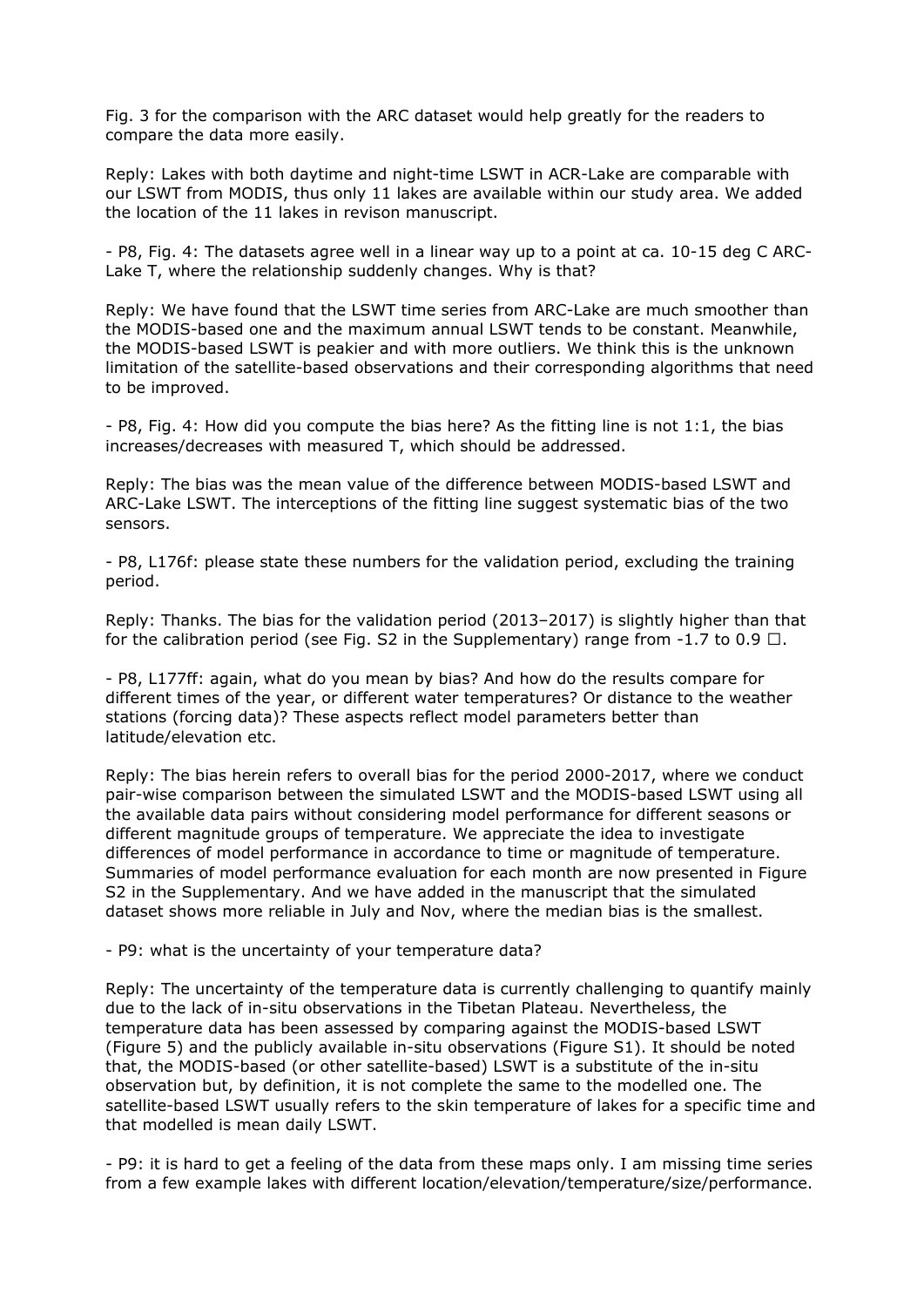Reply: Example time series of Dogze Co are presented in Figure S5 in the Supplementary, showing daily and annually variation of the reconstructed LSWT and its comparison against the MODIS-based LSWT and in-situ observation as well. We also include time series plot for each lake in our updated dataset for readers to have a quick view (https://doi.org/10.5281/zenodo.5878436).

- P9, L197: label these lakes in the map/figure (the same accounts for other lakes mentioned in the text)

Reply: Done (see Figure S4).

- P10, L198ff: also here, some time series plots would be useful to show these trends. Are they visible in the entire data range, or just part of the data (for example the period where you have measurements)? How do they compare to the forcing air T trends, are the trends shown here maybe simply reproducing air T trends? This aspect deserves discussion to undermine the validity and reliability of your trend analysis.

Reply: See reply above and Figure S3 in the Supplementary. Time series plots for each lake have been attached to the updated dataset

(https://doi.org/10.5281/zenodo.5878436). As described above, the warming rates of annual mean LSWT are between  $0.01 \sim 0.47 \square 10a^{-1}$  across the region, while the increasing rates of annual mean air temperature are between  $0.03 \sim 0.09 \square 10a^{-1}$  across the TP. The warming trends of lake are consistent with air temperature but with smaller increasing rates implicating the impacts of heat storage capacity of the lakes.

- P10, L202ff: you argue that cold glacier water could have led to decreasing summer water T but state no source for this - and as a matter of fact, the glaciers in this part of the TP have been growing in recent decades. I thus suggest you remove speculations on the reason of the pattern (alternatively, you need to considerably extend this discussion and undermine it with literature).

Reply: Thanks for the comments. We have removed the statement from there.

Data availability

-----------

- P11, L216: Nice that you are sharing your code! A quick recap on what this contains (data preprocessing only, none of the modelling?) could be useful here. I quickly checked the code and see there's a variable error on line 14, you may want to fix that.

Reply: Here we share the GEE code that extracted the MODIS-based LSWT which is the calibration data of the modified air2water model. The original air2water is open source at https://github.com/spiccolroaz/air2water. We will also wrap our modified model codes and share them at GitHub, the link to which will be added to the final revision of the manuscript. We double checked the GEE code and didn't think there is a variable error.

**Conclusions** 

-----------

P11, L226: "successfully": You never show a validation for the period 1978-2000, thus I disagree with that claim.